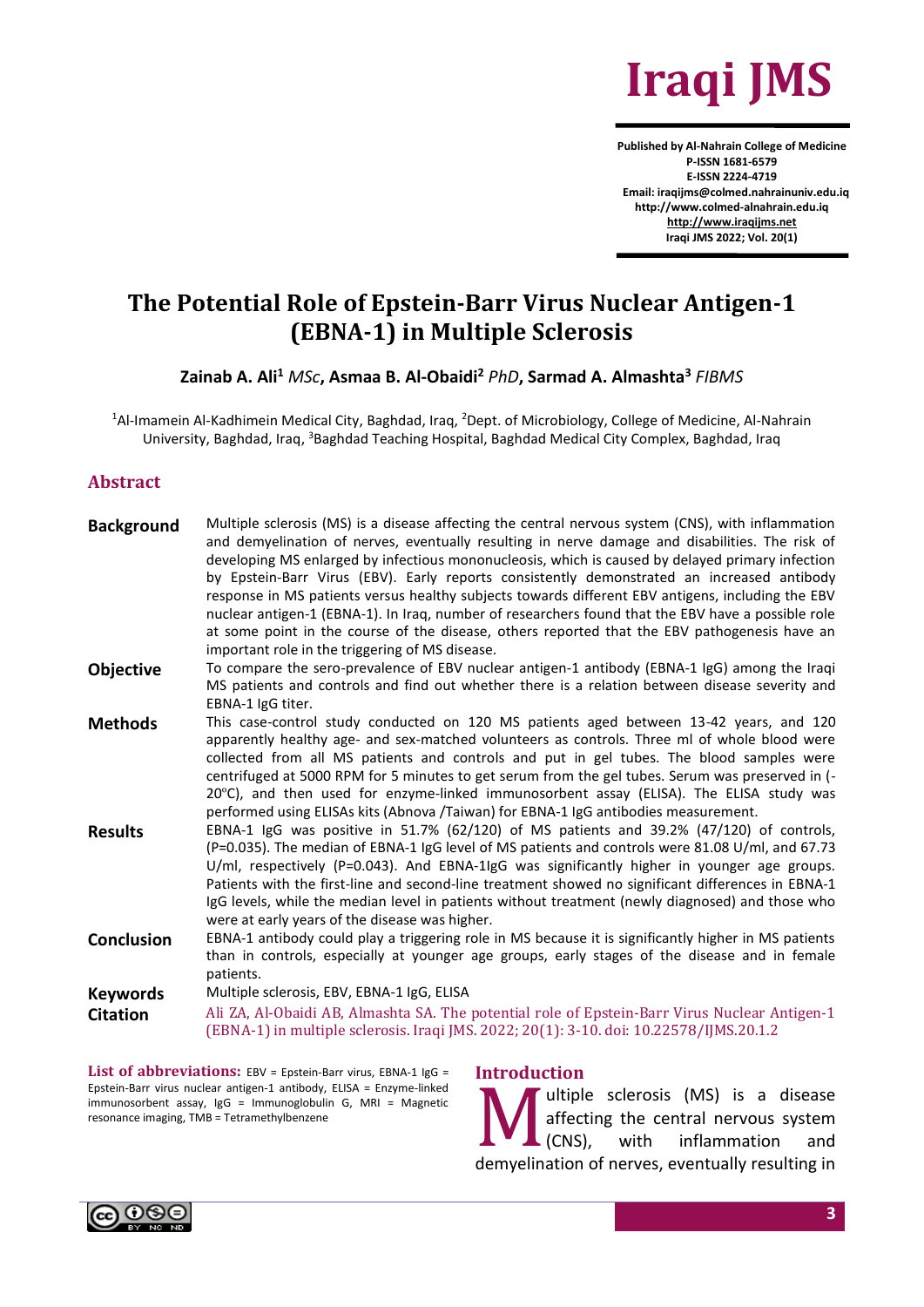nerve damage and disabilities <sup>(1)</sup>. Young adults are most commonly affected by MS while women are more susceptible and men have worse progression  $(1,2)$ . It is assumed that both genetic and environments factors are effective on this disease <sup>(3)</sup>.

Epstein-Barr virus (EBV) is also referred to as the human gamma herpesvirus, the disease is asymptomatic in childhood, but it becomes symptomatic in adolescents. The frequency of MS is nearly 15 times higher in early childhood with EBV and about 30 times higher among adolescent and later-life patients who have EBV infections <sup>(4)</sup>. An increased antibody response has been seen in MS patients versus healthy subjects towards different EBV antigens, including the EBV nuclear antigen-1  $(EBNA-1)$ <sup>(5)</sup>.

EBNA-1 is expressed in all actively dividing EBVinfected cells and is responsible for fusion of the viral episome to the mitotic cellular DNA, confirming duplication and transport of virus genome to all daughter cells  $(6)$ . EBNA-1, the essential EBV antigen for virus latency, makes up a principal antigen for both cell-mediated and humoral immune responses against the virus, and in MS the deregulation of immunity specific for EBV has been reported principally for this antigen  $(7)$ . Increased levels of EBNA-1specific antibody responses may also predict conversion from clinically isolated syndrome (CIS) to MS  $<sup>(8)</sup>$ .</sup>

Antibody responses to EBNA-1 reach their highest titer during convalescence from infectious mononucleosis. Notably, epidemiological studies reported that the increase in EBNA1-specific IgG titers precede the onset of MS in various populations <sup>(9)</sup>. Ascherio et al. (9) found that IgG specific for EBV nuclear antigens were significantly elevated in plasma collected before the onset of MS and did not change significantly after MS onset.

To the best of our knowledge, there are two previous studies regarding the seroprevalence of EBNA-1 IgG in Iraq, Bakir et al. in 2017 showed significantly higher level in MS patients than the healthy controls and he was revealed the possible role of EBV during the course of MS autoimmune disease via antibody EBNA-1 IgG seropositivity and correlated with type of attack or relapse <sup>(10)</sup>, Abd Al Kareem and Abd in 2020 reported that mean serum level was significantly higher in female patients than in the healthy controls and they revealed that the pathogenesis of EBV has crucial role in initiation MS disease in females patients <sup>(11)</sup>. The objective of this study is to find out any correlation between MS development and the incidence and levels of anti- EBNA-1 IgG.

## **Methods**

A case-control study conducted on 120 patients with MS aged between 13-42 years from November 2020 to June 2021. Blood samples were obtained from MS patients in the MS clinic in the Baghdad Teaching Hospital of Medical City Complex, and 120 controls were obviously healthy age and sex-matched volunteers collected from the blood donation centers. Informed consents were obtained from all subject before sampling. This study was approved by the Institutional Review Board of the College of Medicine, Al-Nahrain University (No.20200980 on 17/11/2020). The study was conducted in the labs of Microbiology Department at the College of Medicine -Al-Nahrain University. Patients' clinical parameters included: the duration of MS, number of relapses, the line of treatment and type of treatment. Exclusion criteria: Patients on rituximab therapy. Three ml of whole blood were collected from all MS patients and controls and put in gel tubes. The blood samples were centrifuged at 5000 RPM for 5 minutes to get serum from the gel tubes. serum was preserved in (-20ºC), and then used for enzyme-linked immunosorbent assay (ELISA).

The ELISA study was performed using ELISAs kits (Abnova/Taiwan) for EBNA-1 IgG antibodies measurement depended on the binding of antibodies in the sample with EBNA-1 antigen that coat the wells of ELISA plate and the antibodies being in complexes with antigen are later recognized by animal anti-human IgG

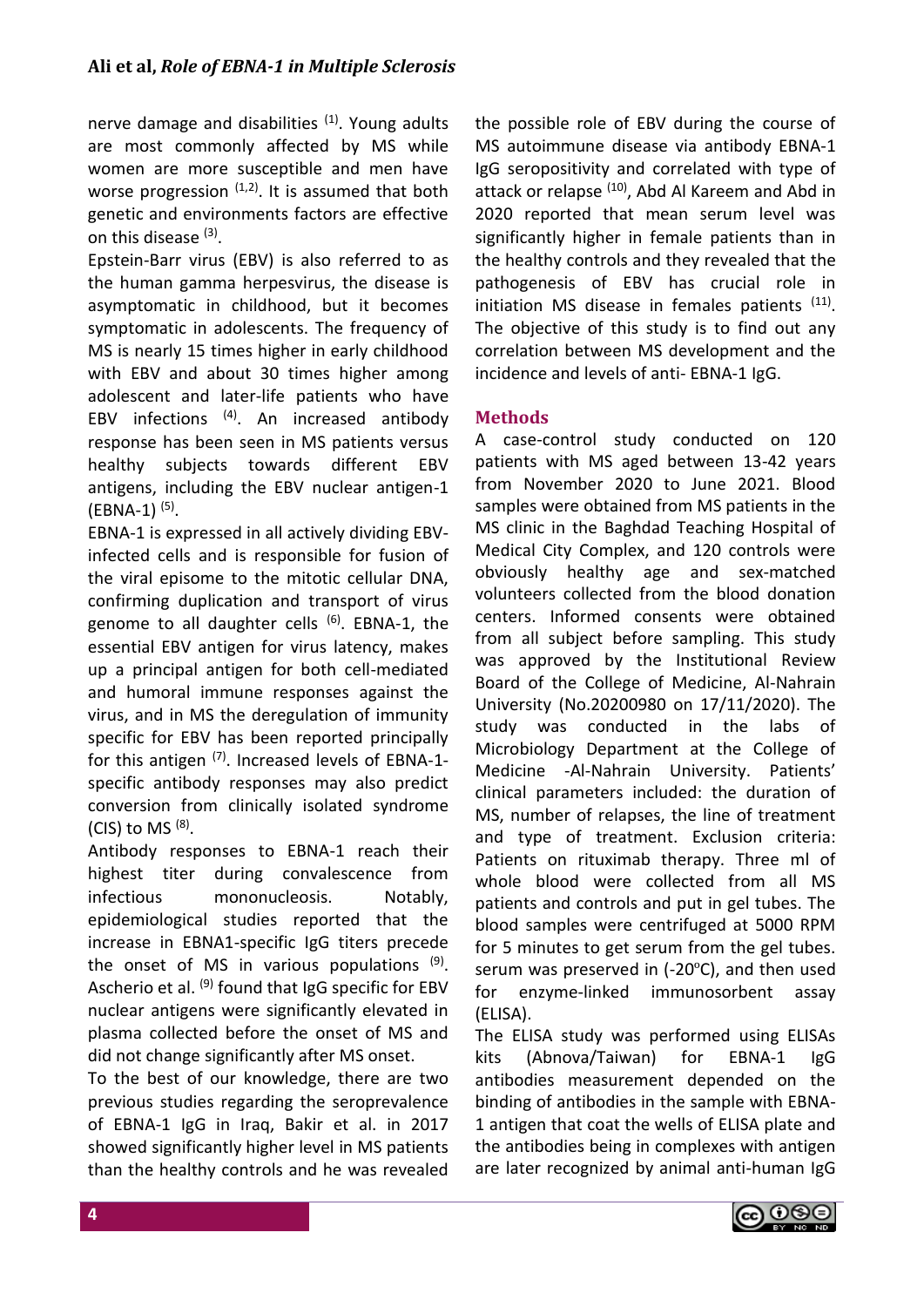antibodies labelled with horseradish peroxidase. The labelled antibodies are revealed by an enzymatic reaction with a chromogenic substrate. Sensitivity of the test was 100%, and Specificity was 96.4%.

For quantitative evaluation the sample antibody titers in artificial units (AU/mL) were computed as follows: 1. A calibration curve was constructed by plotting the units of Standards (x-axis) to absorbance of Standard (y-axis). 2. The place where the absorbance of tested samples intersect calibration curve were found and the corresponding values (AU/mL) on the axis x were found.

## **Statistical Analysis**

Statistical package for social sciences (SPSS) Inc., Chicago,IL, USA, Version 21 was used for statistical analysis; categorical data were formulated as count and percentages, and Chisquare test was used to describe the association of these data. Numerical data were described as the median with percentile. And independent sample t-test was used for comparison between the two groups. The lower level of statistically significant difference was regarded as  $\leq 0.05$ .

## **Results**

Among the 120 MS patients; 48 (40%) were males and 72 (60%) were females, there was no significant difference in sex distribution between patients and controls ( $P= 0.447$ ). The median age of MS patients was 32 years and also there was no statistically significant difference between the age of the MS patients and controls for the different age groups indicating that they were of a comparable age (P= 0.465). According to the duration of MS disease in the studied patients; 75% of MS patients (90 out of 120 patients) had MS for more than 2 years, most of MS patients (76.67%) 92 out of 120 were having a low number of relapses of less than 3 relapses, and the lower percentage of patients (23.33%) 28 out of 120 were having a higher number of relapses of more than 3 relapses.

The treatments used by MS patients included Avonex (β-interferon-1a), Betaferon (βinterferon-1b), Rebif (β-interferon-1a), Gilenya (Fingolimod), Natalizumab (Tysabri), and the last group were without treatment, most of them were newly diagnosed. The largest group of the patients were on Natalizumab regimen (40.83%), and the smallest group of the patients were on Avonex (5%). Large number of MS patients (48.33%) treated with the second line therapy that included (Natalizumab or Gilenya).

The results of ELISA showed that EBNA-1 IgG was positive in 51.7% (62/120) of MS patients and 39.2% (47/120) of controls, The median of EBNA-1 IgG level of MS patients were 81.08 U/ml (Percentile 25=57.88, Percentile 75=101.40), and of control were 67.73 U/ml (Percentile 25=54.62, Percentile 75=103.93), (Table 1).

| Table 1. Comparison of EBNA-1 IgG index values between MS patients and controls |  |  |
|---------------------------------------------------------------------------------|--|--|
|---------------------------------------------------------------------------------|--|--|

| <b>EBNA-1 IgG</b> | <b>MS</b>   |       | Control |       | P-value  |
|-------------------|-------------|-------|---------|-------|----------|
| Negative          | 58<br>48.3% |       | 73      | 60.8% | $0.035*$ |
| Positive          | 62          | 51.7% | 47      | 39.2% |          |
| Median            | 81.08       |       |         | 67.73 |          |
| Percentile 25     | 57.88       |       | 54.62   |       | $0.043*$ |
| Percentile 75     | 101.40      |       | 103.93  |       |          |

This study showed that the rate of seropositivity and median of EBNA-1 IgG level of the MS patients were significantly higher than the controls in relation to the age groups:

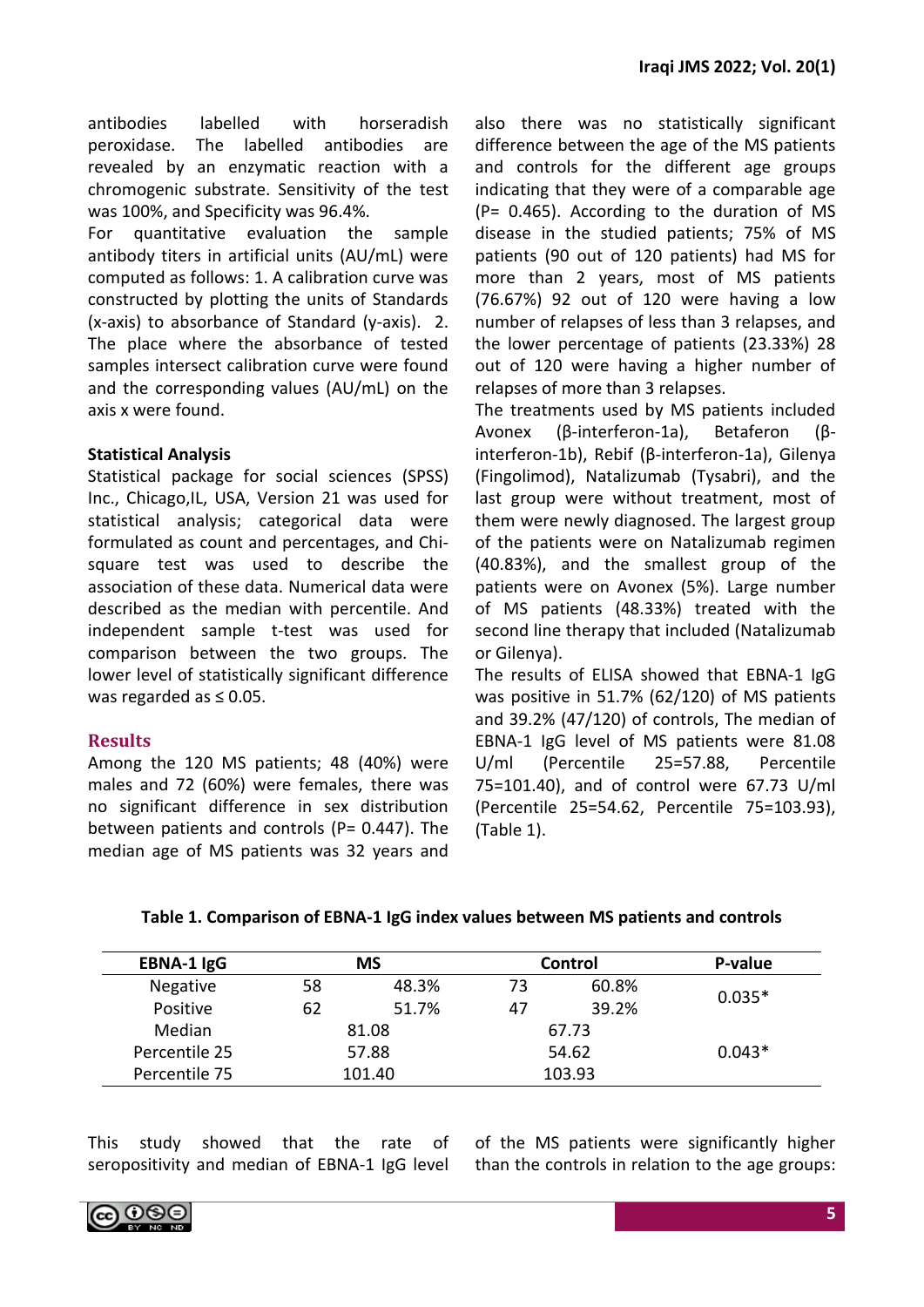(<21 years) ((P= 0.050, 0.006), and (21-30) (P= 0.003, <0.001) respectively; whereas in the remaining age groups (31-40), (>40), there was no significant differences in the median level and seropositivity rate of EBNA-1 IgG between MS patients and controls, (Table 2).

| Age range     | <b>EBNA-1 IgG</b> |        | <b>MS</b> | Control        |        | P value     |
|---------------|-------------------|--------|-----------|----------------|--------|-------------|
|               | Negative          | 6      | 42.9%     | 10             | 83.3%  | $0.050*$    |
|               | Positive          | 8      | 57.1%     | $\overline{2}$ | 16.7%  |             |
| <21 years     | Median            | 80.85  |           | 54.42          |        |             |
|               | Percentile 25     |        | 55.23     | 45.73          |        | $0.006*$    |
|               | Percentile 75     |        | 94.58     | 63.84          |        |             |
|               | Negative          | 20     | 42.6%     | 30             | 75.0%  | $0.003*$    |
|               | Positive          | 27     | 57.4%     | 10             | 25.0%  |             |
| $21-30$ years | Median            | 94.83  |           | 63.59          |        | $< 0.001**$ |
|               | Percentile 25     | 55.63  |           | 54.92          |        |             |
|               | Percentile 75     | 102.32 |           | 79.94          |        |             |
|               | <b>Negative</b>   | 27     | 55.1%     | 30             | 49.2%  | 0.569       |
|               | Positive          | 22     | 44.9%     | 31             | 50.8%  |             |
| 31-40 years   | Median            | 73.62  |           | 80.62          |        |             |
|               | Percentile 25     | 59.32  |           | 56.24          |        | 0.755       |
|               | Percentile 75     | 104.99 |           | 112.46         |        |             |
|               | Negative          | 5      | 50.0%     | 3              | 42.9%  | 0.995       |
|               | Positive          | 5      | 50.0%     | 4              | 57.1%  |             |
| >40 years     | Median            | 86.66  |           | 81.31          |        |             |
|               | Percentile 25     | 61.81  |           | 59.53          |        | 0.894       |
|               | Percentile 75     |        | 99.43     |                | 126.14 |             |

#### **Table 2. EBNA-1 IgG results in MS patients and controls in relation to age groups**

\*\*P value highly significant <0.001, \*P value is significant <0.05

The median of EBNA-1 IgG titer was significantly higher in females compared to the males (P= 0.004) (Table 3), in addition, females have higher percentage of IgG seropositivity than males (59.5 % in females versus 39.1% in males), as shown in the table (3).

|                   |            | <b>Study groups</b> |            |             |
|-------------------|------------|---------------------|------------|-------------|
| <b>EBNA-1 IgG</b> | <b>MS</b>  |                     | Control    |             |
|                   | Female     | <b>Male</b>         | Female     | <b>Male</b> |
| Negative          | 30 (40.5%) | 28 (60.9%)          | 44 (61.1%) | 29 (60.4%)  |
| Positive          | 44 (59.5%) | 18 (39.1%)          | 28 (38.9%) | 19 (39.6%)  |
| Median            | 94.58      | 63.91               | 66.67      | 67.84       |
| Percentile 25     | 64.12      | 53.81               | 53.40      | 55.84       |
| Percentile 75     | 104.99     | 97.88               | 109.79     | 101.79      |
| P value           | $0.004*$   |                     | 0.995      |             |

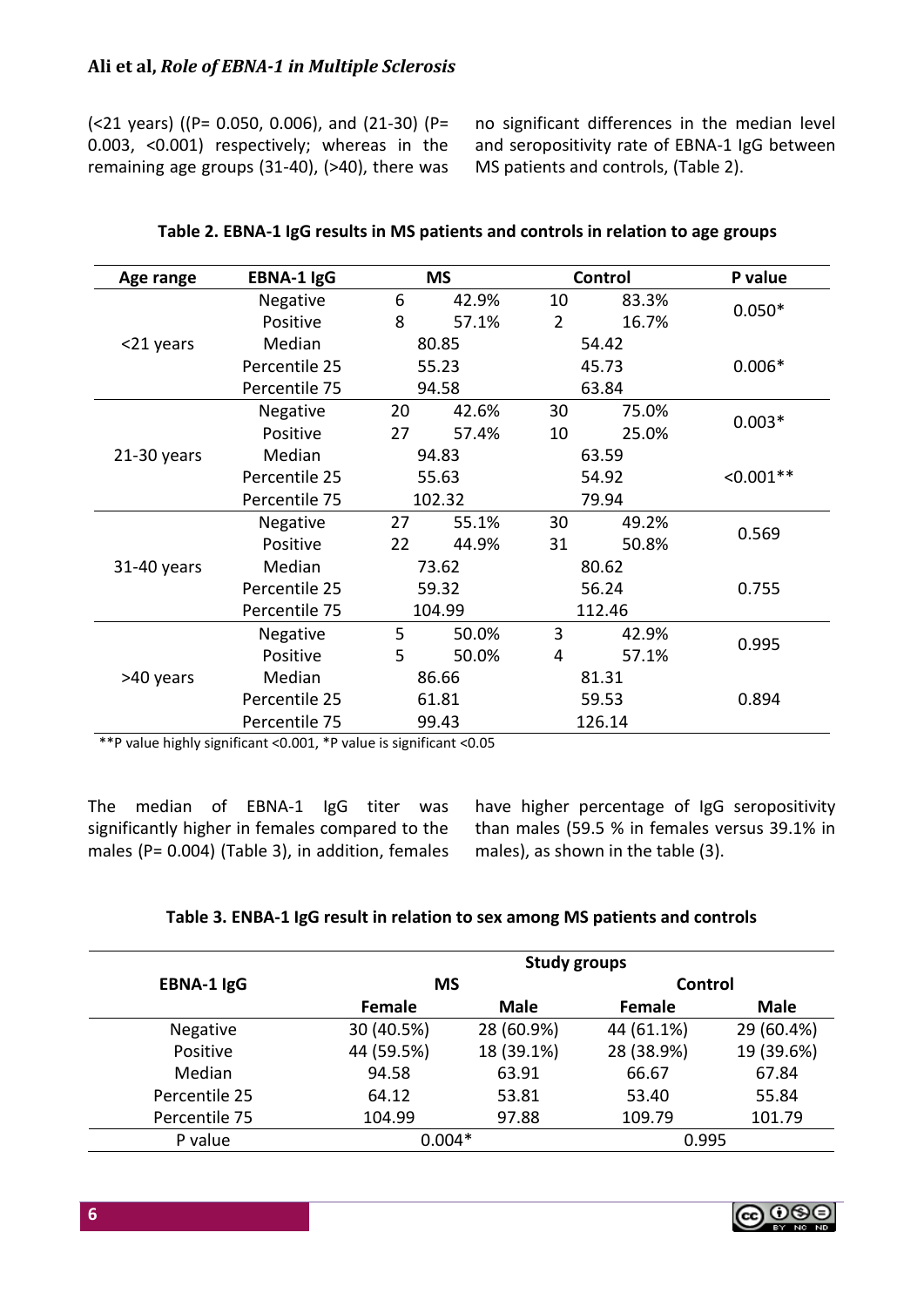The rate of seropositivity and median of EBNA-1 IgG is significantly higher in the patients who have the disease for 2 years or less than in the patients with a disease duration more than 2 years (p<0.001, P=0.029 respectively), (Table 4).

| Table 4. The relation between EBNA-1 IgG serology and disease duration |  |
|------------------------------------------------------------------------|--|
|------------------------------------------------------------------------|--|

|                   | <b>Disease duration</b> | P value     |             |
|-------------------|-------------------------|-------------|-------------|
| <b>EBNA-1 IgG</b> | $\leq$ 2 years          | >2 years    |             |
| <b>Negative</b>   | 5(16.67%)               | 53 (58.89%) |             |
| Positive          | 25 (83.33%)             | 37 (41.11%) | $< 0.001**$ |
| Median            | 82.81                   | 64.22       |             |
| Percentile 25     | 55.43                   | 53.81       | $0.029*$    |
| Percentile 75     | 126.14                  | 97.37       |             |

\*\*P value highly significant <0.001, \*P value is significant <0.05

This study observed no statistically significant association of EBNA-1 IgG serology result with number of relapses (p= 0.812), as shown in table (5).

Results in table (6) illustrated that there was no statistically significant association of the EBNA-1 IgG results with line of treatment (p=0.549).

## **Table 5. The relation between EBNA-1 IgG serology and number of relapses**

|                 | <b>Number of relapses</b> |             |         |  |
|-----------------|---------------------------|-------------|---------|--|
| EBNA-1 IgG      | $\leq$ 3 relapses         | >3 relapses | P value |  |
| <b>Negative</b> | 45 (48.91%)               | 13 (46.43%) |         |  |
| Positive        | 47 (51.09%)               | 15 (53.57%) | 0.812   |  |
| Median          | 68.38                     | 64.86       |         |  |
| Percentile 25   | 55.02                     | 54.21       | 0.833   |  |
| Percentile 75   | 107.59                    | 96.56       |         |  |

\*\*P value highly significant <0.001, \*P value is significant <0.05

### **Table 6. The relation between EBNA-1 IgG serology and line of treatment**

| EBNA-1 IgG    | No treatment | $1st$ line  | 2 <sup>nd</sup> line | P value |  |
|---------------|--------------|-------------|----------------------|---------|--|
| Negative      | 5(41.67%)    | 22 (44.00%) | 31 (53.45%)          |         |  |
| Positive      | 7 (58.33%)   | 28 (56.00%) | 27 (46.55%)          | 0.549   |  |
| Median        | 94.87        | 63.59       | 66.67                |         |  |
| Percentile 25 | 64.17        | 54.42       | 53.2                 | 0.390   |  |
| Percentile 75 | 144.13       | 101.26      | 102.32               |         |  |

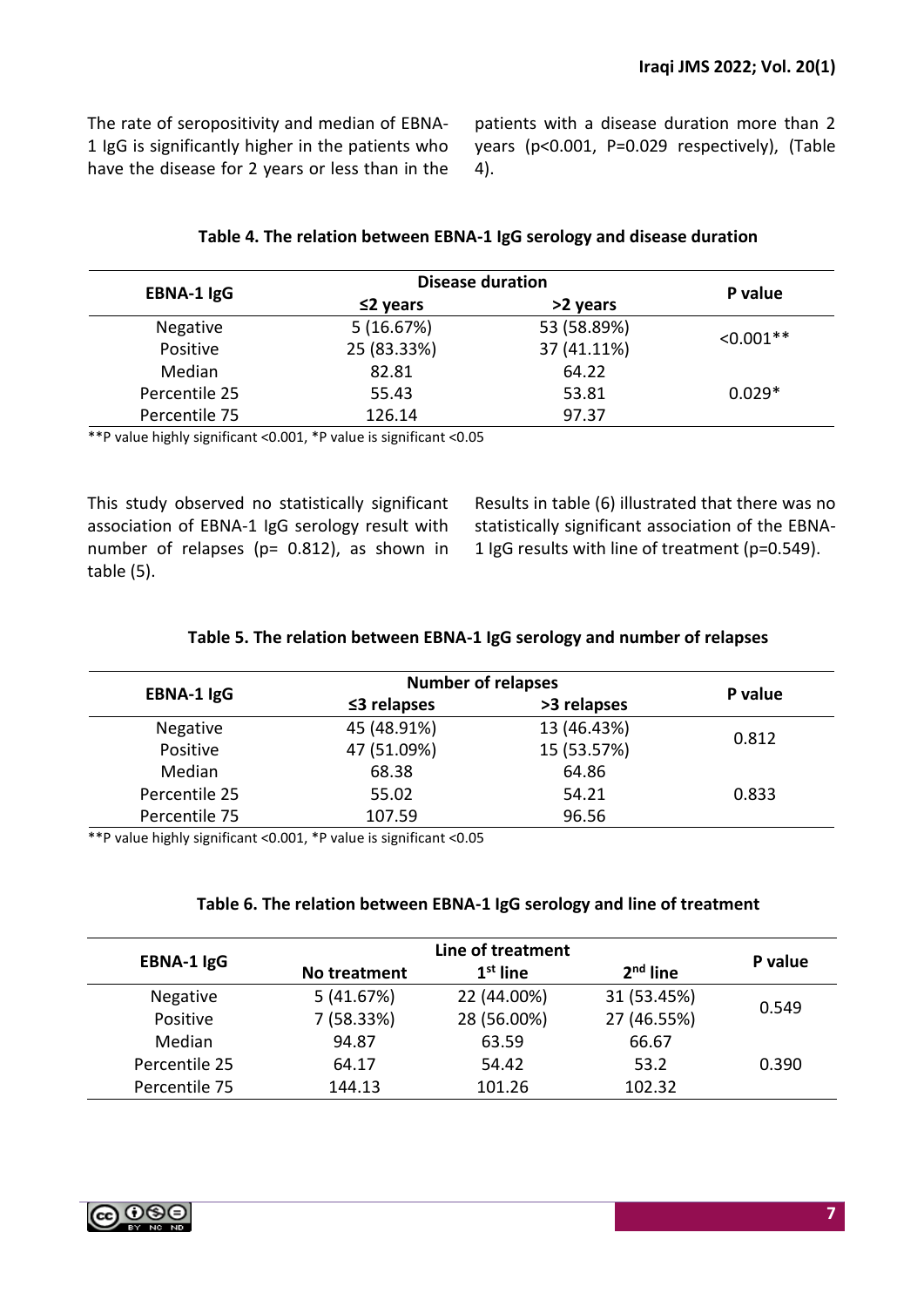## **Discussion**

MS is a CNS disease characterized by demyelination, inflammation, and neuronal destruction. Genetic and environmental factors are coupled with the danger of developing MS, other than the precise reason still remains unidentified. Among the well-recognized environmental risk factors in MS were EBV, smoking, and vitamin D deficiency. The risk of developing MS enlarged by infectious mononucleosis, which is caused by delayed primary infection by EBV. Potentially the EBV acts together with both genetic and additional environmental risk factors to amplify receptiveness to and severity of MS disease <sup>(12)</sup>. A number of studies communicate EBV with MS (13,14), while others locate no association  $(15,16)$ . One of the most consistent pieces of evidence is the finding of elevated antibody titers against EBNA-1 antigen in the blood, both pre- and post-onset of the disease <sup>(17)</sup>.

Several hypotheses explain the mechanism of EBV involvement in MS pathogenesis. One of these is molecular mimicry hypothesis, whereby EBNA-1-specific T cells from MS patients are cross reactive to myelin antigen  $(18)$ . The presence of an antigen such as the myelin basic protein (MBP), peptide which is derived from the myelin sheaths surrounding an axon having a homology to EBV viral proteins. Myhr et al., have illustrated molecular mimicry of viral EBNA-1 to MBP that could prompt T cell autoimmunity to myelin sheaths. For this reason, one of the most relevant nonself-antigens that is thought to induce MS is EBNA-1(19).

In the current study, EBNA-1 IgG antibody was positive in 51.7% (62/121) of MS patients and 39.2% (47/121) of controls. To the best of our knowledge, there are two previous studies regarding the seroprevalence of EBNA-1 IgG in Iraq, the more recent study carried out by Abd Al Kareem and Abd in 2020 among the Iraqi female patients with MS who were admitted to Clinic of MS in Neuro-Science Hospital in Baghdad and they reported that mean serum level was significantly higher in female patients than in the healthy controls  $(11)$ , another study also show significantly higher level in MS patients than the healthy controls (Bakir et al., 2017), which were conducted in Rizgary Teaching Hospital in Erbil, Iraq<sup>(10)</sup>.

The significantly higher seropositivity of EBNA-1 IgG in the MS patients than in the controls is in accordance with other studies  $(20,21)$ , however, other studies, (Banwell et al., 2007), which was carried out on children, failed to manifest any relationship between the virus and MS<sup>(22)</sup>. The median level of EBNA-1 IgG for MS patients and controls were 81.08 U/ml and 67.73 U/ml respectively, which was significantly higher in MS patients in the current study, as reported by other studies which have showed significantly higher IgG level in MS patients  $(10,11,23,24)$ , while others found no significant difference <sup>(25,26)</sup>.

Concerning the association between EBNA-1 IgG results and duration of MS disease, the current study revealed higher serum level and seropositivity of EBNA-1 IgG in MS patients during first two years of disease and this result is in accordance with other study  $(11)$ , this is indicative of the role of the viral antigen in the early stages of the disease which could be the triggering factor of MS. And due to this triggering factor, the relationship linking EBNA-1 IgG titers and number of clinical relapses showed no statistically significant association as shown in the table (5), this result is close to what's mentioned by Bakir et al. in 2017  $(10)$ .

On the other hand, in this study, patients with the first-line and second-line treatment showed no significant differences in EBNA 1 IgG levels between each other, while the median level in patients without treatment were higher, this result is comparable to result of study carried out by Abd Al Kareem and Abd in 2020  $(11)$ , these patients who were recently diagnosed with MS had very high median IgG titer also supporting the possible triggering factor by the viral antigen.

In addition, the current study observed that median of EBNA-1 IgG titer was significantly higher in females compared to the males (Table 3), MS is a disease of females, the female to male ratio is about  $2:1^{(27)}$ . In addition, females have higher percentage of IgG seropositivity than males (59.5% in females versus 39.1 in males), as shown in the table (3). Foroutan-Pajoohian et al. in 2018, also have

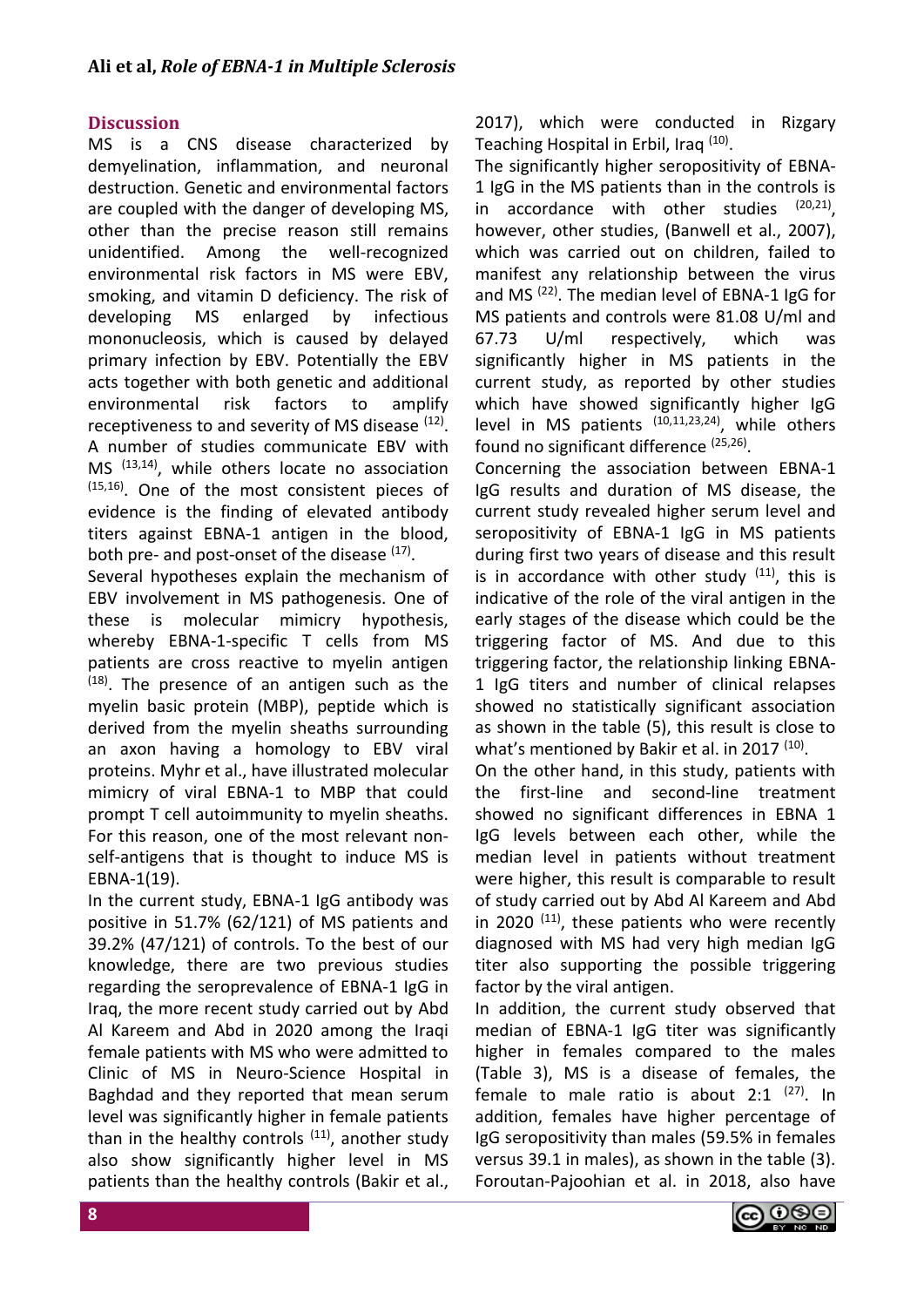reported higher seropositivity of EBNA-1 IgG in MS females than males  $(28)$ , the above data may possibly be correlated with the more robust immune response enhanced by estrogens compared to the immunosuppressive function of androgens. Females have a better humoral immune response than males, as manifested by higher titers of serum immunoglobulin, and a larger antibody response to a variety of antigens after immunization  $(29)$ . However, Bakir et al., in 2017, Kreft et al., in 2017 show no statistically significant difference of mean EBNA-1 IgG titer according to patients' sex (10,23) .

The present study clarified statistically significant differences in EBNA-1 IgG titer and seropositivity between MS patients and controls among age groups (<20) and (20-30) years as compared to the controls. This result was somewhat supported by Kreft et al., in 2017 who found that age sampling was significantly correlated with EBNA-1 IgG titer (23) .

The current study aimed to investigate the role of EBV in the MS pathogenesis, either as a triggering or initiating factor through the primary active infection, or have a role in initiating relapses through the reactivation from the latent state. Because of higher level and seropositivity in the younger age groups and in the patient who haven't start treatment yet (newly diagnosed) and because there was no significant association in EBNA-1 results with number of relapses. This result may indicate that the EBV could have an important triggering role in MS disease.

Results of EBNA-1 IgG antibodies indicate that the virus could have an indirect effect in development of MS mainly through crossreacting EBNA-1 IgG antibodies which were significantly higher in MS patients as compared with control subjects. Therefore, it is possible to move towards the use of immune therapy to reduce autoimmunity due to the virus.

In conclusion, EBNA-1 could have an important triggering role of MS because of significantly higher levels both quantitatively and qualitatively in MS patients than in controls, especially at younger age groups, early stages of the disease (in those who haven't start treatment yet), and in the female sex.

## **Acknowledgement**

Authors would like to acknowledge The Multiple Sclerosis Clinic (Baghdad Teaching Medical City), all Iraqi multiple sclerosis patients, The Blood Donation Center in Al Imamein Al Kadhimein Medical City, for their cooperation in accomplishing this study. In addition, Authors would like to thank The Microbiology Department for providing them with all necessary facilities.

## **Author contribution**

Ali: did the laboratory work and write the article. Dr. Al-Obaidi: Supervision of the study and final editing of the manuscript. Dr. Al-Mashta: consultant and examined the patients.

## **Conflict of interest**

Authors declare that there is no conflict of interest.

## **Funding**

There is no funding source for this study.

### **References**

- **1.** Dobson R, Giovannoni G. Multiple sclerosis a review. Eur J Neurol. 2019; 26(1): 27-40. doi: 10.1111/ene.13819.
- **2.** Golden LC, Voskuhl R. The importance of studying sex differences in disease: The example of multiple sclerosis. J Neurosci Res. 2017; 95(1-2): 633-43. doi: 10.1002/jnr.23955.
- **3.** Domercq M, Zabala A, Matute C. Purinergic receptors in multiple sclerosis pathogenesis. Brain Res Bull. 2019; 151: 38-45. doi: 10.1016/j.brainresbull.2018.11.018.
- **4.** Ascherio A. Environmental factors in multiple sclerosis. Expert Rev Neurother. 2013; 13(12 Suppl): 3-9. doi: 10.1586/14737175.2013.865866.
- **5.** Dooley MM, de Gannes SL, Fu KA, et al. The increased antibody response to Epstein-Barr virus in multiple sclerosis is restricted to selected virus proteins. J Neuroimmunol. 2016; 299: 147-51. doi: 10.1016/j.jneuroim.2016.08.016.
- **6.** Altmann M, Pich D, Ruiss R, et al. Transcriptional activation by EBV nuclear antigen 1 is essential for the expression of EBV's transforming genes. Proc Natl Acad Sci U S A. 2006; 103(38): 14188-93. doi: 10.1073/pnas.0605985103.
- **7.** Lünemann JD, Kamradt T, Martin R, et al. Epsteinbarr virus: environmental trigger of multiple